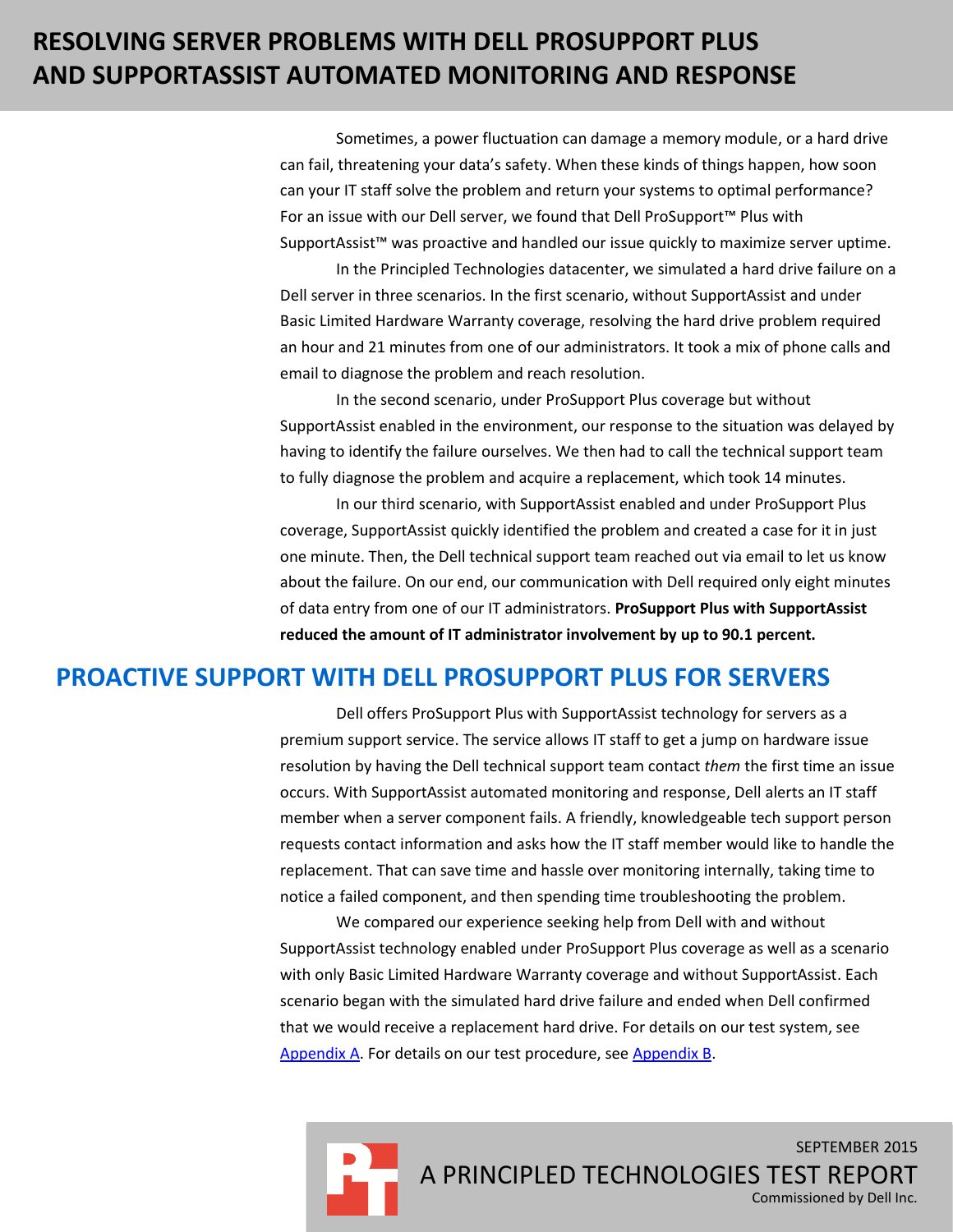### **THE PROBLEM: HARD DRIVE FAILURE**

Depending on the size of your business, a hard drive failure can be anything from an inconvenience to a major setback. In any instance, replacing the hard drive and minimizing downtime requires the problem to be identified and resolved quickly. For Dell servers, there are three different paths to resolution after such an incident.

#### **Dell Basic Limited Hardware Warranty without SupportAssist**

Without ProSupport Plus or SupportAssist technology under a Basic Limited Hardware Warranty coverage for the server, your IT admin can't start fixing a problem until the admin has noticed and identified the problem. Once aware, the admin may have to reschedule meetings and delay other tasks to make time for the call to Dell. The admin wouldn't know, though, how long the call might take or if there would be a need for additional communication.

#### **Dell ProSupport Plus without SupportAssist enabled**

Choosing to operate without SupportAssist automated monitoring and response enabled means your IT admin won't be immediately notified of a server problem such as a hard drive failure. However, after identifying the problem, the admin will have the support of Dell technical support staff and can receive necessary replacement parts quickly.

#### **Dell ProSupport Plus with SupportAssist**

With SupportAssist, your IT admin would receive a call or email shortly after the hard drive failure occurred; the admin wouldn't have to notice the problem on their own. SupportAssist technology recognizes when a component fails and immediately opens a case with the Dell technical support team, automatically providing them with the right information. It's like automatically sending out a signal for a superhero to come save the day.

Soon after a device fails, your IT admin would rest easy, knowing a replacement is on its way from Dell. Technical support staff would even know the correct model of the hardware to ship without contacting your admin, thanks to SupportAssist's ability to gather system hardware logs.

### **WHAT WE FOUND**

In the scenario without ProSupport Plus or SupportAssist, one of our admins spent 56 minutes on the phone and 25 minutes on email with Dell to resolve the hard drive failure.

In our scenario without SupportAssist enabled, we found that ProSupport Plus did a good job handling the hard drive failure. Although Dell recommends the use of SupportAssist for automated proactive monitoring and response, in this scenario we opted not to deploy the tool. Instead, when our test team noticed the drive failure, one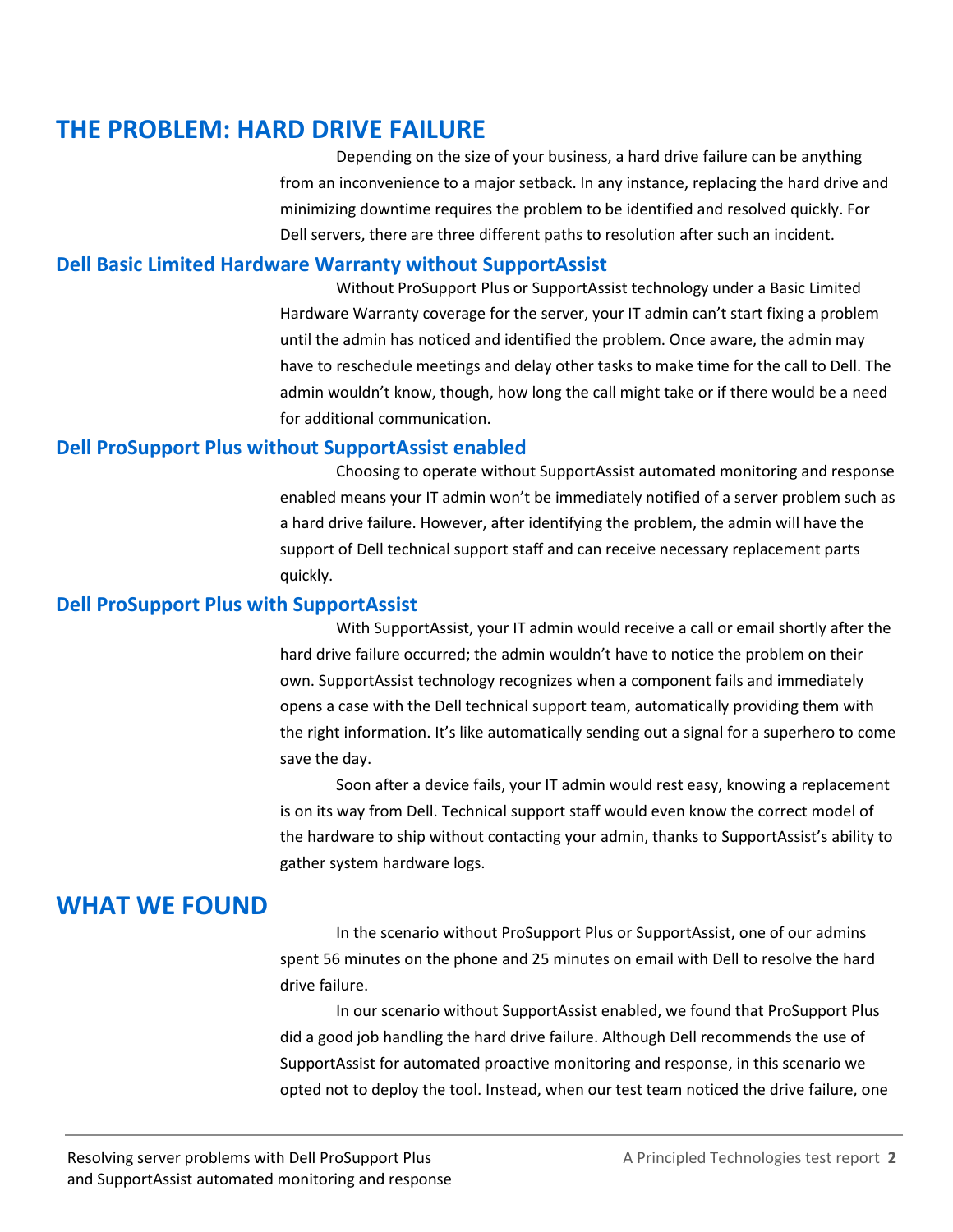of our admins contacted the technical support team and was on the phone for only 14 minutes before resolution—when Dell issued a replacement drive due to arrive for the requested replacement window.

In our final scenario featuring Dell SupportAssist automated monitoring and response, the Dell server promptly notified Dell technical support after the simulated hard drive failure occurred. Dell then emailed us to let us know that the problem was being resolved. With SupportAssist, getting the replacement hard drive did not require us to call Dell. Technical support staff reached out to us when necessary and required only eight minutes of involvement via email from one of our IT admins. **ProSupport Plus with SupportAssist reduced the amount of IT administrator involvement by 90.1 percent compared to Basic Warranty Coverage without SupportAssist. ProSupport Plus with SupportAssist reduced the amount of IT administrator involvement by 42.9 percent compared to ProSupport Plus without SupportAssist enabled.**

Figure 1 breaks down the time to resolve the three scenarios by getting a replacement hard drive after becoming aware of the drive failure.

|                                           | <b>Basic Limited</b><br><b>Hardware</b><br><b>Warranty without</b><br><b>SupportAssist</b> | <b>ProSupport Plus</b><br>without<br><b>SupportAssist</b> | <b>ProSupport Plus</b><br>with SupportAssist |
|-------------------------------------------|--------------------------------------------------------------------------------------------|-----------------------------------------------------------|----------------------------------------------|
| Phone: Collecting basic information       | 0:22                                                                                       | 0:08                                                      |                                              |
| Phone: Troubleshooting                    | 0:31                                                                                       | 0:02                                                      |                                              |
| Phone: Collecting ordering<br>information | 0:03                                                                                       | 0:04                                                      |                                              |
| Email                                     | 0:25                                                                                       |                                                           | 0:08                                         |
| <b>Total</b>                              | 1:21                                                                                       | 0:14                                                      | 0:08                                         |

**Figure 1: Times in hours:minutes to resolve each scenario.** 

## **CONCLUSION**

Keeping your business moving means having a swift and accurate response when a problem arises. We found that Dell ProSupport Plus with SupportAssist automated monitoring and response was proactive and required little effort from us when dealing with a simulated hard drive failure. Dell technical support contacted *us* to resolve our issues, with knowledge of what happened from the system itself. By enabling SupportAssist automated monitoring and response, Dell also provided a good overall experience by accurately identifying and resolving the issue and shipping necessary replacement parts, reducing active IT administrator time by up to 90.1 percent.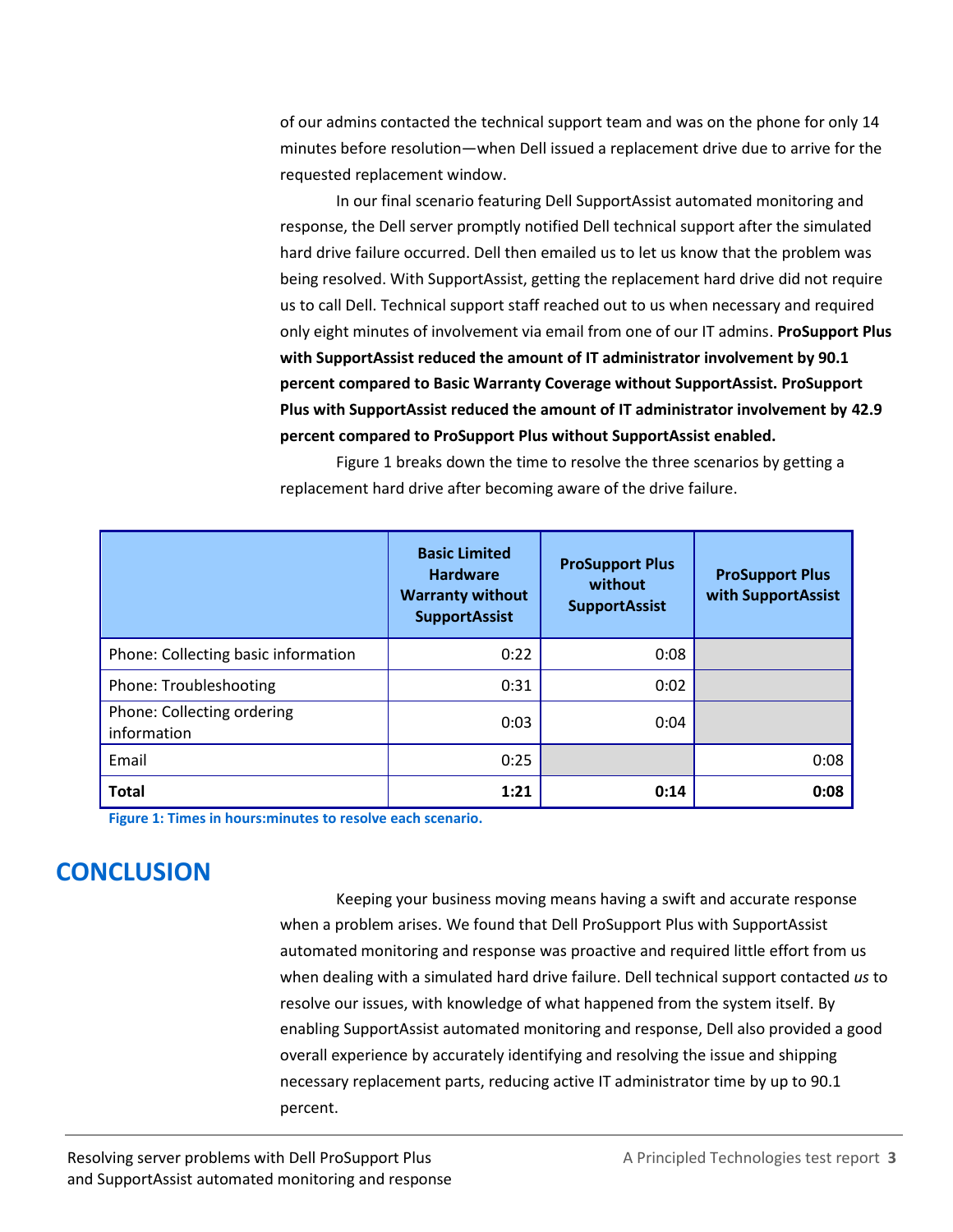# <span id="page-3-0"></span>**APPENDIX A – SYSTEM CONFIGURATION INFORMATION**

Figure 2 details the configurations of our test systems.

|                                              | Dell PowerEdge <sup>™</sup> R720 |
|----------------------------------------------|----------------------------------|
|                                              | (four)                           |
| <b>Power supplies</b><br><b>Total number</b> | $\overline{2}$                   |
| Vendor and model number                      | Dell D750E-S1                    |
|                                              | 750                              |
| Wattage of each (W)                          |                                  |
| <b>Cooling fans</b><br><b>Total number</b>   |                                  |
|                                              | 6                                |
| Vendor and model number                      | San Ace® 60 9GA0612P1K641        |
| Dimensions ( $h \times w$ ) of each          | $2.5'' \times 2.5''$             |
| Volts                                        | 12                               |
| Amps                                         | 0.95                             |
| General                                      |                                  |
| Number of processor packages                 | $\overline{2}$                   |
| Number of cores per processor                | 8                                |
| Number of hardware threads per core          | $\overline{2}$                   |
| System power management policy               | <b>Balanced</b>                  |
| <b>CPU</b>                                   |                                  |
| Vendor                                       | Intel <sup>®</sup>               |
| Name                                         | Xeon®                            |
| Model number                                 | E5-2640 v2                       |
| Stepping                                     | M1                               |
| Socket type                                  | LGA2011                          |
| Core frequency (GHz)                         | 2.00                             |
| <b>Bus frequency</b>                         | 7.2 GT/s                         |
| L1 cache                                     | 32 KB + 32 KB (per core)         |
| L <sub>2</sub> cache                         | 256 KB (per core)                |
| L3 cache (MB)                                | 20                               |
| <b>Platform</b>                              |                                  |
| Vendor and model number                      | Dell PowerEdge R720              |
| <b>BIOS</b> name and version                 | Dell 2.5.2                       |
| <b>BIOS settings</b>                         | Default                          |
| <b>Memory module(s)</b>                      |                                  |
| Total RAM in system (GB)                     | 144                              |
| Vendor and model number                      | Hynix HMT41GR7AFR4A-PB           |
| Type                                         | PC3-12800R                       |
| Speed (MHz)                                  | 1600                             |
| Speed running in the system (MHz)            | 1333                             |
| Timing/Latency (tCL-tRCD-tRP-tRASmin)        | 11-11-11-35                      |
| Size (GB)                                    | 8 GB                             |
| Number of RAM module(s)                      | 8                                |
| Chip organization                            | Double Sided                     |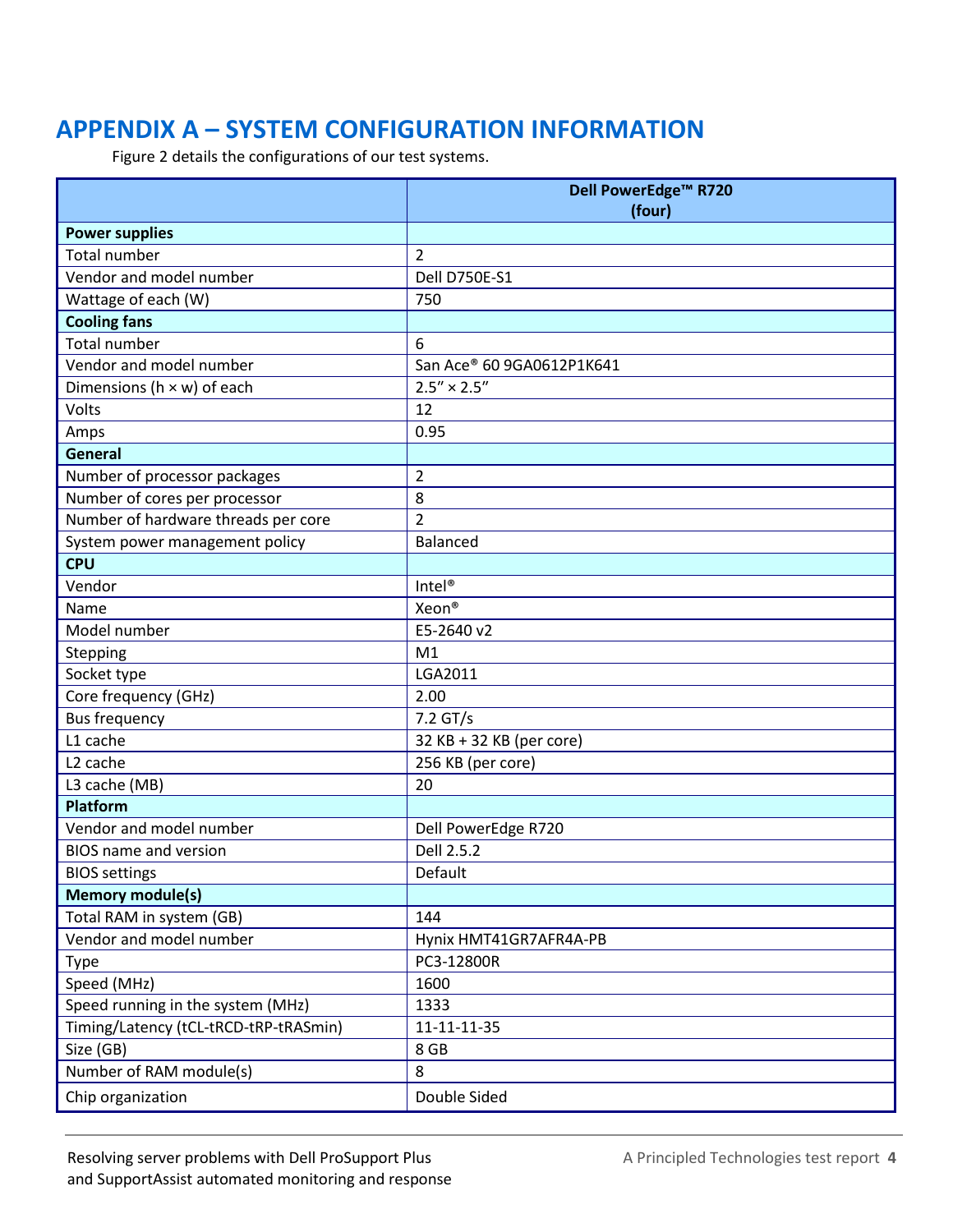|                                 | Dell PowerEdge <sup>™</sup> R720                  |  |
|---------------------------------|---------------------------------------------------|--|
| Rank                            | (four)                                            |  |
|                                 | $\mathbf{1}$                                      |  |
| <b>Operating system</b><br>Name |                                                   |  |
| <b>Build number</b>             | VMware® vSphere® 5.5<br>2068190                   |  |
|                                 | English                                           |  |
| Language<br><b>Graphics</b>     |                                                   |  |
| Vendor and model number         | Matrox <sup>®</sup> G200e                         |  |
| <b>Graphics memory (MB)</b>     | 256                                               |  |
| <b>Disk controller</b>          |                                                   |  |
| Type                            | PERC H710P Mini Mono                              |  |
| Firmware version                | 21.3.1-0004                                       |  |
| Cache size (MB)                 | 1,024                                             |  |
| <b>Hard drives</b>              |                                                   |  |
| <b>First Disk</b>               |                                                   |  |
|                                 |                                                   |  |
| Vendor and model number         | Dell ST9300653SS                                  |  |
| Number of drives                | $\overline{3}$                                    |  |
| Size (GB)                       | 300 GB                                            |  |
| <b>RPM</b>                      | 15k                                               |  |
| Type                            | SAS 6.0                                           |  |
| <b>Second Disk</b>              |                                                   |  |
| Vendor and model number         | Dell ST91000640SS                                 |  |
| Number of drives                | 13                                                |  |
| Size (GB)                       | 1,000                                             |  |
| <b>RPM</b>                      | 7,200                                             |  |
| Type                            | SAS 6.0                                           |  |
| <b>Ethernet adapters</b>        |                                                   |  |
| <b>First network adapter</b>    |                                                   |  |
| Vendor and model number         | Intel 10G Dual Port Ethernet Controller X520/I350 |  |
| Type                            | Integrated                                        |  |
| <b>Second network adapter</b>   |                                                   |  |
| Vendor and model number         | Intel Dual Port Ethernet Controller X520/I350     |  |
| Type                            | PCIe®                                             |  |

**Figure 2: Detailed configuration information for our servers.**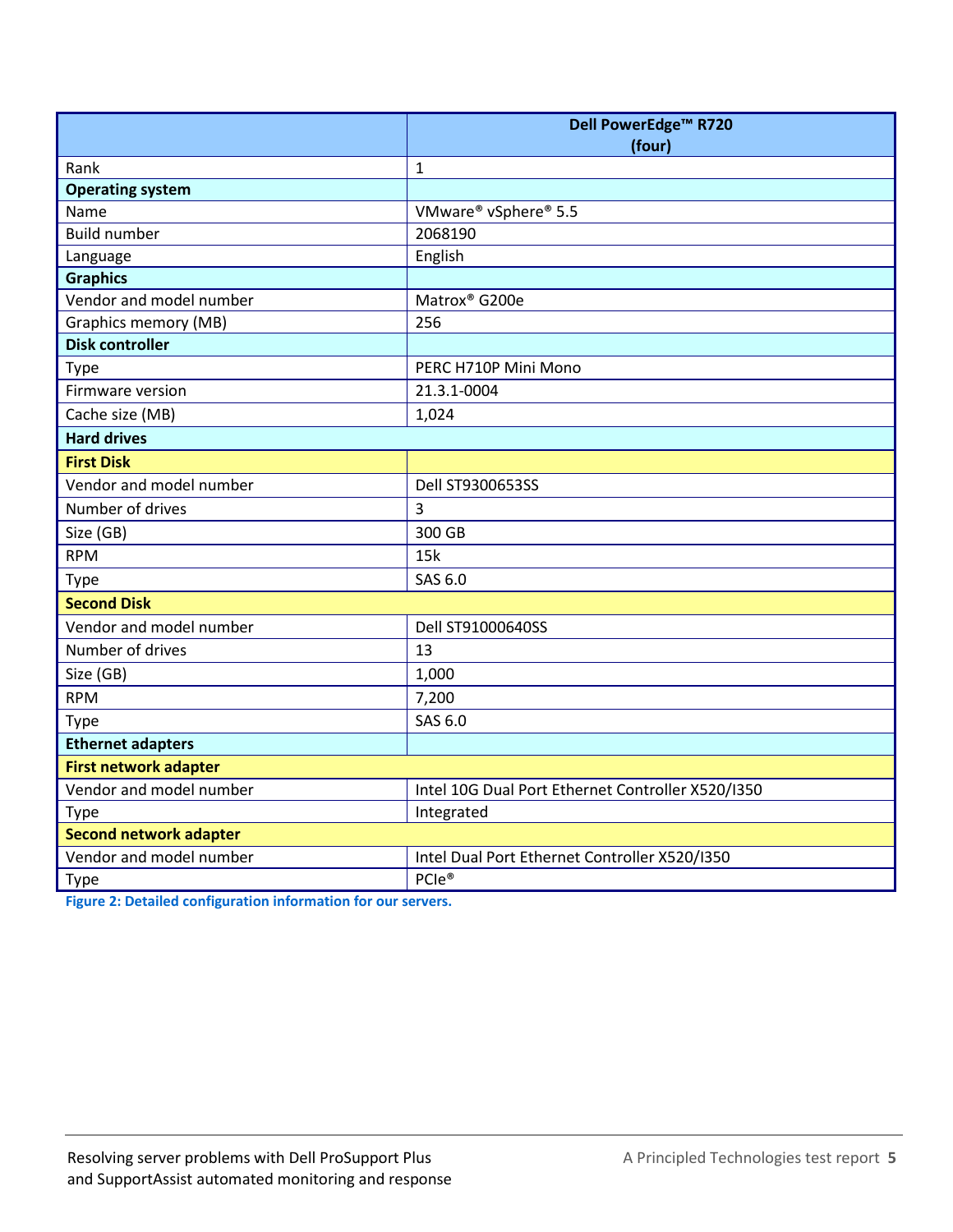## <span id="page-5-0"></span>**APPENDIX B – HOW WE TESTED**

### **Simulating a hard drive failure**

Dell installed the SupportAssist service on the Dell system with ProSupport Plus. Using a tool provided by Dell, we simulated a hard drive failure that produced a hard drive failure alert in Dell SupportAssist. Dell SupportAssist automated monitoring and response gathered information on the issue and sent that information to Dell Support.

The differences in hard drive failure methodology between the Dell system with SupportAssist technology and the system without it do not affect the tech support data, because the cause of the failure is irrelevant to Dell technical support staff, who works only to resolve the issue for the customer. We measured only the time to resolve the issue and not the drive failure simulation.

#### **Running the hard drive failure test**

#### **On the Dell system with SupportAssist technology**

- 1. Remove the good disk, and insert the bad disk for testing.
- 2. Allow SupportAssist to capture the failure details.
- 3. Wait for Dell Support to contact us via email or phone.
- 4. Note the date and time, and stop the clock.